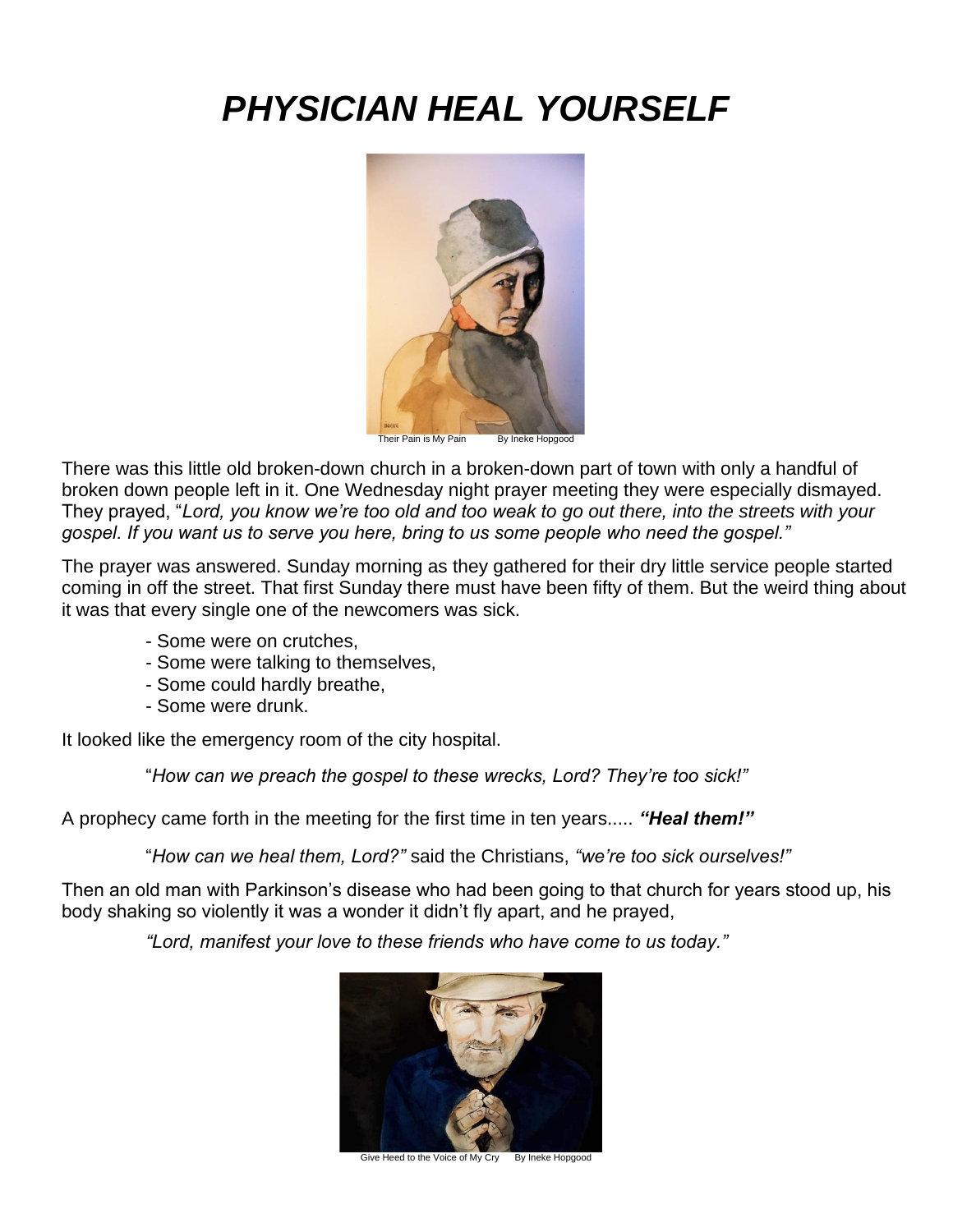Suddenly there was shouting in the back of the church.

*"Thank you, Lord! I can see!" "Thank you, Lord! I can walk again!" "Thank you for giving me back my mind!"*

When the service was over the little old man with Parkinson's disease was still shaking, but there wasn't a more joyful man in all the world than this trembling...servant of God.

As the weeks passed more and more sick people kept pouring into that place and found healing... and many of those who found healing opened their hearts to the healer and entered the kingdom of God --



Homeless: Walking in Joy and Walking in the Light of the Lord By Ineke Hopgood

---- and the little old man with Parkinson's disease kept right on shaking.

You could say that the platform from which the gospel of Jesus Christ is proclaimed with power is the platform of healing. There has to be some evidence that the river of mercy which started flowing on this earth at Calvary is still flowing. The call to proclaim the gospel is always a call also to heal. We've been ordained to a healing ministry just as surely as we've been sent to preach that gospel.... but we tend to hold a shallow view of what this ministry involves and what it costs.

We look at the successful American physician with his status in the world, his power to make things happen for people..... *"We'll operate the day after tomorrow at 8:00" .....* his fabulous income. Or perhaps we can look at men and women who have notable healing ministries and how the crowds are always waiting at the door of the auditorium hours before the meeting begins.

And then we look at ourselves .... bogged down with problems.

- Problems in our circumstances,
- Problems in our relationships,
- Problems in our bodies, and even in our heads.

We may look normal enough on the outside, but inside we're so weighed down we can't even swim to the top of our own mess much less help anyone else's mess. How can I even begin to think about exercising a ministry of healing and help for others until I get this pain out of my own life? And so we wallow in our unhappiness and dream about the things we would like to do if ever this load is lifted from us enough to be able to help someone else.

But a valid ministry of healing in the name of Jesus bears no similarity whatsoever to the career of a successful surgeon or that of a celebrated healing evangelist. The model we have to look at is Jesus.... and when we look at Jesus what do we see?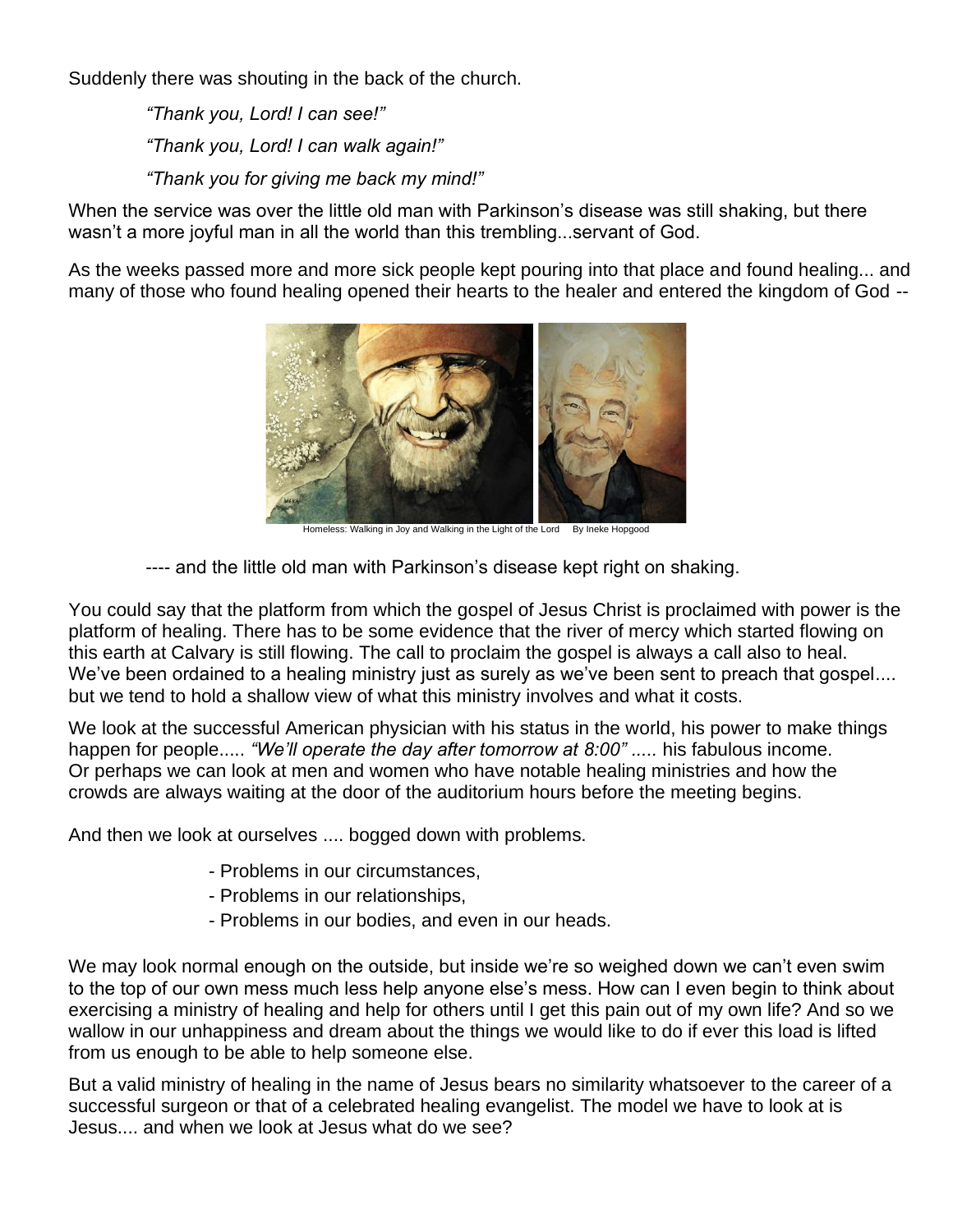*And he came to Nazareth, where he had been brought up; and he went to the synagogue, as his custom was, on the sabbath day. And he stood up to read; and there was given to him the book of the prophet Isaiah. He opened the book and found the place where it was written,*

*"The Spirit of the Lord is upon me, because he has anointed me to preach good news to the poor. He has sent me to proclaim release to the captives and recovering of sight to the blind, to set at liberty those who are oppressed, to proclaim the acceptable year of the Lord."*

*And he closed the book, and gave it back to the attendant, and sat down; and the eyes of all in the synagogue were fixed on him. And he began to say to them, "Today this scripture has been fulfilled in your hearing." And all spoke well of him, and wondered at the gracious words which proceeded out of his mouth; and they said, "Is not this Joseph's son?" And he said to them, "Doubtless you will quote to me this proverb, 'Physician, heal yourself;'....* 

 *Luke 4:16-23a*

That's how his ministry began....and this is how it ended.

*And those who passed by derided him, wagging their heads and saying, "You who would destroy the temple and build it in three days, save yourself! If you are the Son of God, come down from the cross." So also the chief priests, with the scribes and elders, mocked him, saying, "He saved others; he cannot save himself. He is the King of Israel; let him come down now from the cross, and we will believe in him. He trusts in God; let God deliver him now, if he desires him; for he said, 'I am the Son of God.'"* 



*Matthew 27:39-43*

*.... despised and rejected of men. A man of sorrows and acquainted with grief.*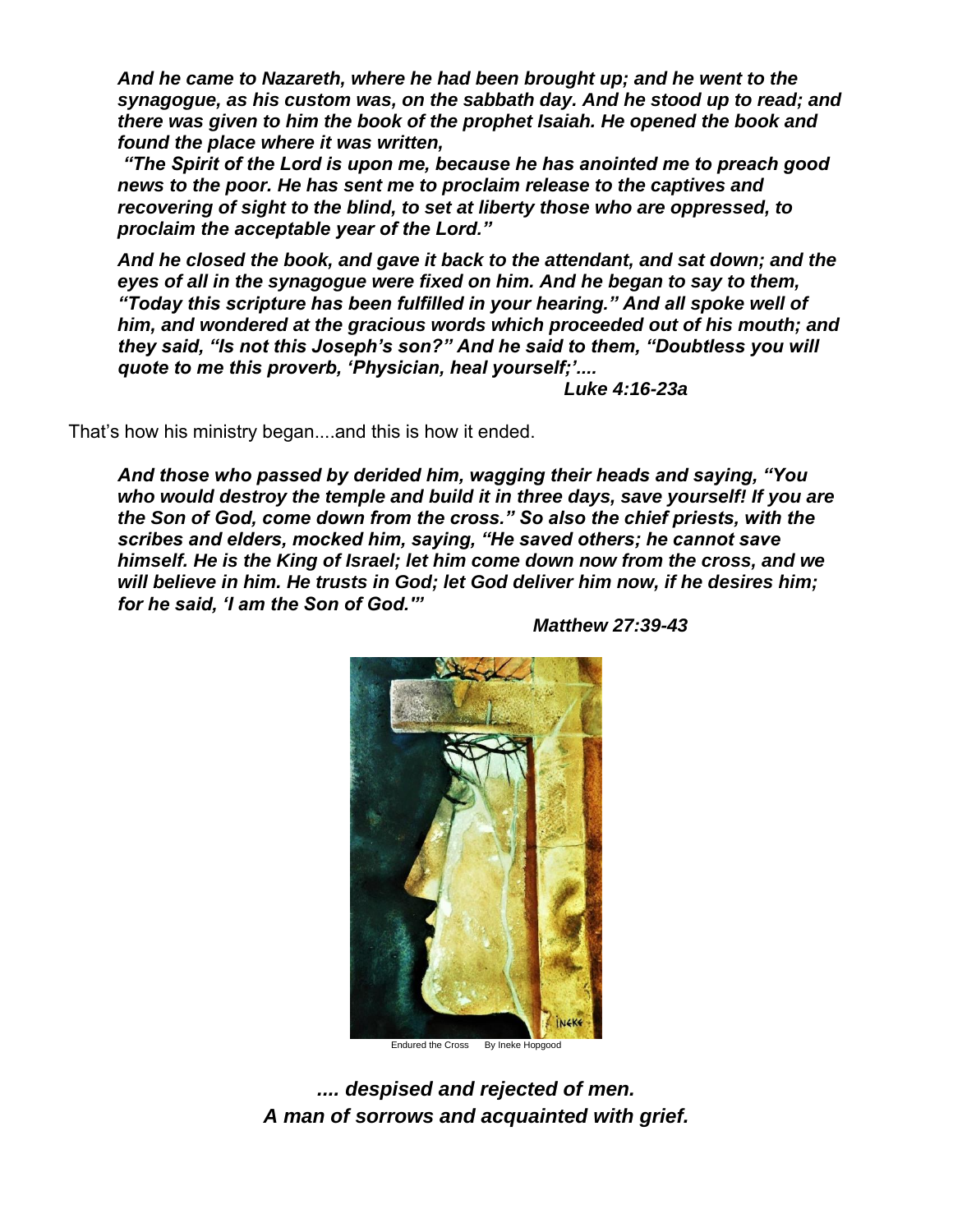Who, when he got to the real moment of healing for the world....broke the curse through his own agony and death, received no thanks or applause.

All the world could say was,

## *"Physician, heal yourself!"*

But it was this apparent defeat and all the pain and loneliness and disgrace that went with it which opened the healing fountain for us and for the world.

The fact that we're burdened with problems hurting in our own souls will never hinder us from healing others in the name of Jesus. In fact, these wounds within us may be just what we need to be effective.

*But we have this treasure in earthen vessels, to show that the transcendent power belongs to God and not to us. We are afflicted in every way, but not crushed; perplexed, but not driven to despair; persecuted, but not forsaken; struck down, but not destroyed; always carrying in the body the death of Jesus, so that the life of Jesus may also be manifested in our bodies. For while we live we are always being given up to death for Jesus' sake, so that the life of Jesus may be manifested in our mortal flesh. So death is at work in us, but life in you.* 

#### *II Corinthians 4:7-12*

Of course the sin in our lives that God has put his finger on has to go.

- The grudges we've been holding,

- The fantasies of self-pity or lust or revenge,
- The covetousness which keeps perverting us into takers instead of givers….

These things have to go. But…. J.

> the wounds, the weakness, the afflictions, the pain….

**The things we have thought of as signs of defeat… These can be turned into the very means by which life flows to others.**

#### *For while we live we are always being given up to death for Jesus' sake, so that the life of Jesus may be manifested in our mortal flesh.*

*So death is at work in us, but life in you.*

Each of us, individually and all of us as a body have been called to a healing ministry. And the basis of our healing power is the cross... the place where God the Son was hung up to die ….

> in weakness, in agony, in loneliness, in disgrace.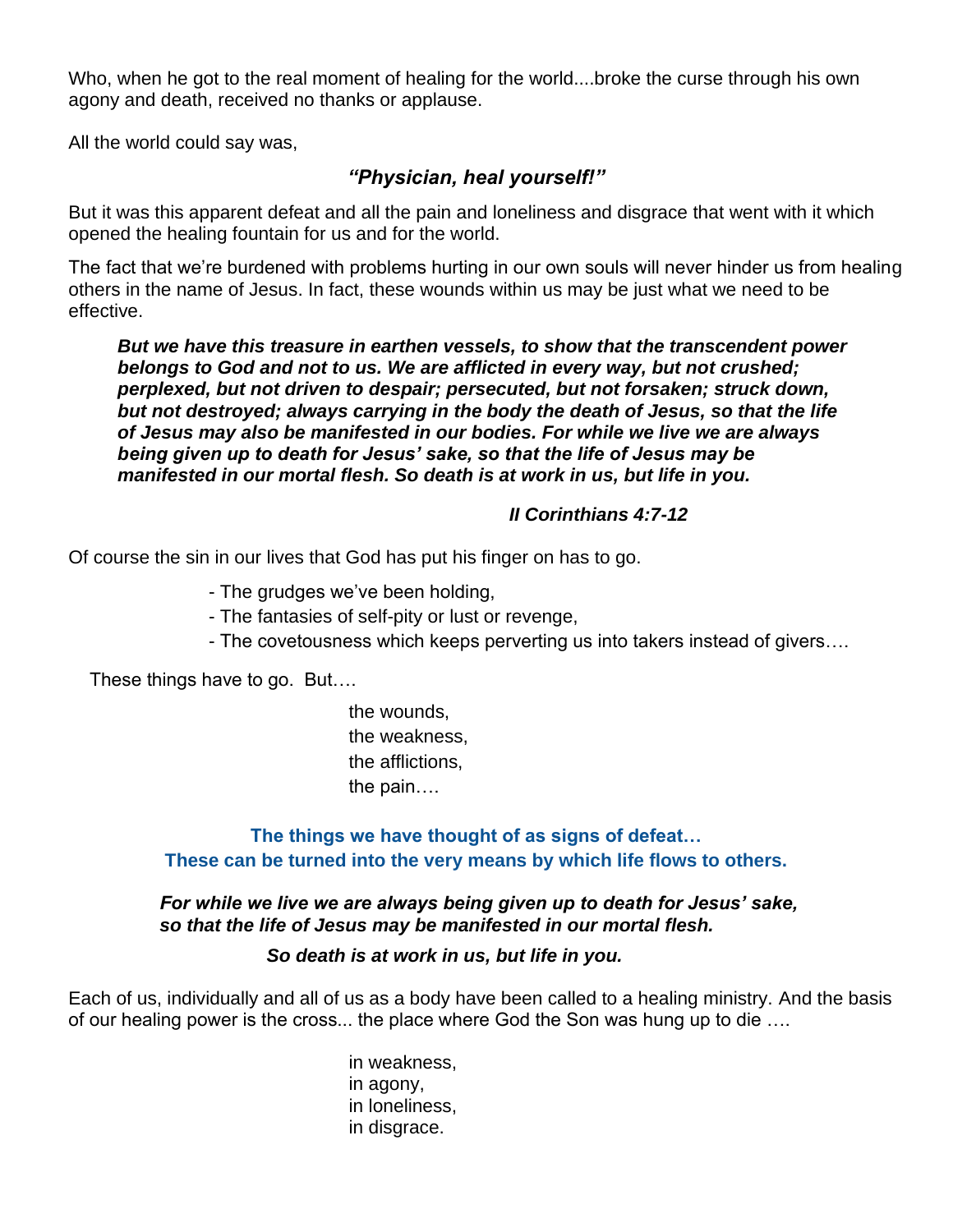Every healing Jesus ever performed came from that cross. And every healing that has ever taken place since, in his name, comes from that cross.

But we have to touch that cross of Jesus not just with our intellect. We have to touch it with our life. And the place where our life touches the cross of Jesus is the place where we are weak, where we hurt.

- These weak spots in our lives,
- These afflictions, hardships, and calamities,
- These things that keep us low,



The Lord is Close to the Brokenhearted By Ineke Hopgood

#### **.… are the doorway to blazing communion with the crucified God.**

*And to keep me from being too elated by the abundance of revelations, a thorn was given me in the flesh, a messenger of Satan, to harass me, to keep me from being too elated. Three times I besought the Lord about this, that it should leave me; but he said to me, "My grace is sufficient for you, for my power is made perfect in weakness." I will all the more gladly boast of my weaknesses, that the power of Christ may rest upon me. For the sake of Christ, then, I am content with weaknesses, insults, hardships, persecutions, and calamities; for when I am weak, then I am strong.*

### *II Corinthians 12:7-10*

This weakness in my life drives me to the Master, and in a mystery I come forth with healing life for others. This pain in my soul (or in my body) brings me down into fellowship with the afflicted of this earth and helps me to be the living link between their pain and the Lamb who bears away their sickness and sin.

#### **Until this sorrow came I was comfortable and blind.**

#### **But now I have some idea of the sorrow that afflicts this race.**

The sorrow in my own heart drives me to God for comfort and in a mystery gives me power to comfort other hearts... to heal them through the wounds and sorrows of Calvary which have now become part of my own life. This frustration that once drove me out of my mind has now become the death of Jesus dwelling in my mortal flesh...the very power of Calvary by which I can set others free.

Until the Lord comes back every one of us who follows Jesus will have a wounded thigh like Jacob, a thorn in the flesh like Paul --- something that limits us, holds us down, causes pain, keeps us weak.